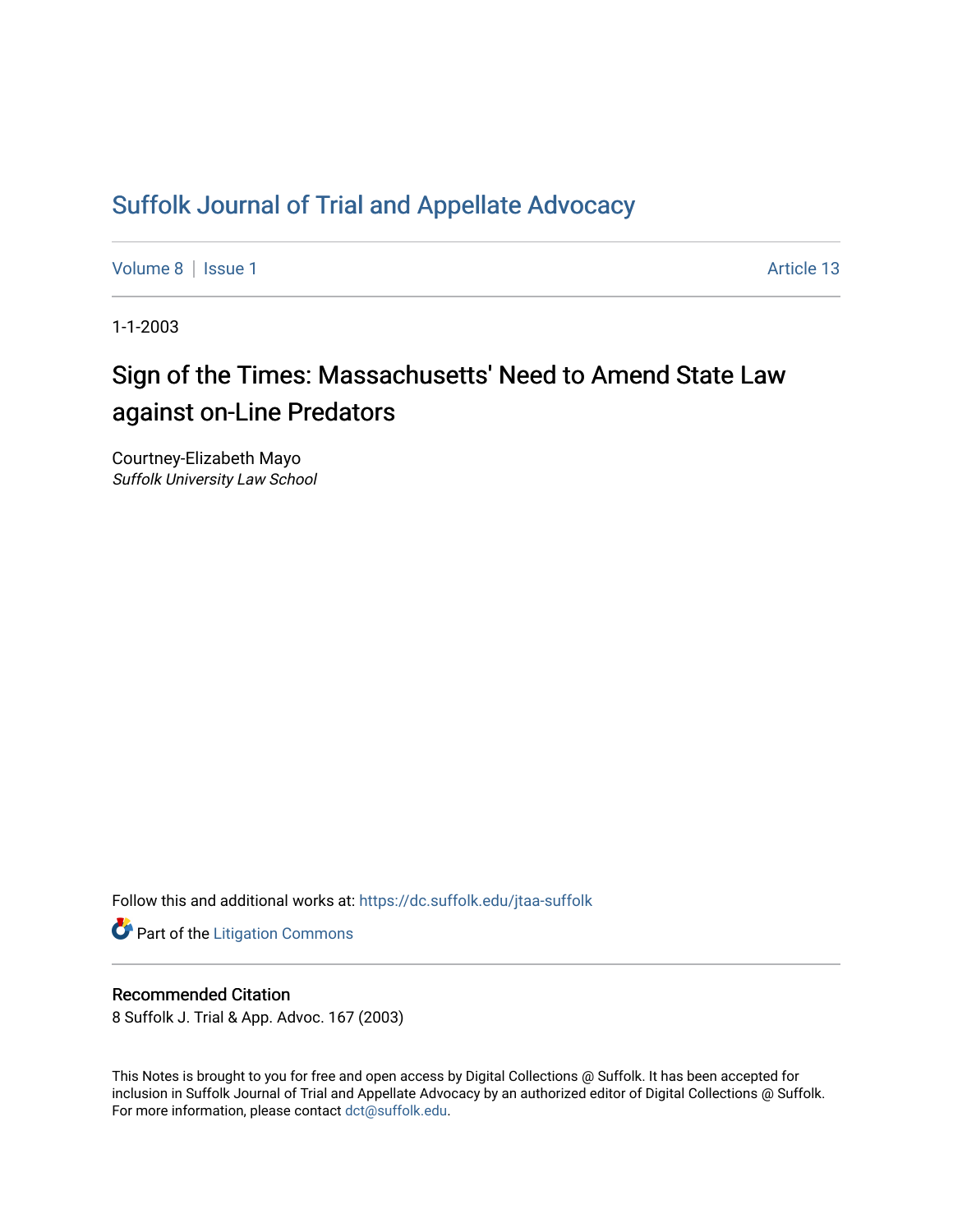## **SIGN OF THE TIMES: MASSACHUSETTS' NEED TO AMEND STATE LAW AGAINST ON-LINE PREDATORS**

#### **I. INTRODUCTION**

Preying on innocent children via email and intemet chat rooms is easier due to the recent advent of internet technology.<sup>1</sup> More homes across Massachusetts are equipped with computers than ever before, and therefore there has been an increased public awareness of safety issues germane to protecting children on the internet.<sup>2</sup> Recent cases across the country address issues of on-line predators: offenses include solicitation of a minor, attempted child molestation, on-line child pornography, and sexual abuse. $3$ In Massachusetts, undercover state police are going on-line and pretending to be young children in order to catch child predators.<sup>4</sup> Defenses to crimes of internet predation include suppression of key evidence, entrapment, and statutory vagueness; in Massachusetts the viability of these defenses have yet to be confirmed.<sup>5</sup> Massachusetts state law does not yet specifically protect children from solicitation or communication via the intemet, and as technology advances, adjusting Massachusetts state law to this dynamic environment is critical to protecting children.<sup>6</sup> Like other states, Massa-

*<sup>&#</sup>x27;* See generally Attorney Grievance Comm'n of Maryland v. Childress, **770** A.2d 685, 695 (2001) (discussing need to deter future conduct of on-line child solicitation). 2 See id. at 695 (Cathell, **J.,** dissenting) (noting public's growing concern of adults

preying on children).

*<sup>3</sup>ee* State v. Bass, 31 P.3d 857, 859 (Ariz. Ct. App. 2001) (holding internet communications evidenced criminal sexual assault); People v. Scott, 740 N.E.2d 1201, 1204 **(I11.** App. Ct. 2000) (holding intent combined with action equals substantial step to commit crime); People v. Patterson, 734 N.E.2d 462, 463 (Ill. App. Ct. 2000) (arriving at agreed upon meeting place constituted substantial step); State v. Kemp, 753 N.E.2d 47, 48 (Ind. Ct. App. 2001) (finding child victim necessary to charge); People v. Thousand, 631 N.W.2d 694, 695 (Mich. 2001) (holding no actual child necessary for attempt); State v. Brady, 753 A.2d 1175, 1176 (N.J. Super. Ct. App. Div. 2000) (holding amended statute helped clear ambiguities); see also State v. Duke, 709 So. 2d 580, 581 (Fla. Dist. Ct. App. 1998) (holding more than substantial step needed).

*<sup>4</sup>* See Patterson, 734 N.E.2d at 465 (describing police procedure while undercover on-line).

*See Childress*, 770 A.2d at 695 (discussing advancements in deterring future conduct of on-line child solicitation).

 $6$  See MASS. GEN. LAWS ch. 272 (2001) (outlining state law designed to protect actual minors).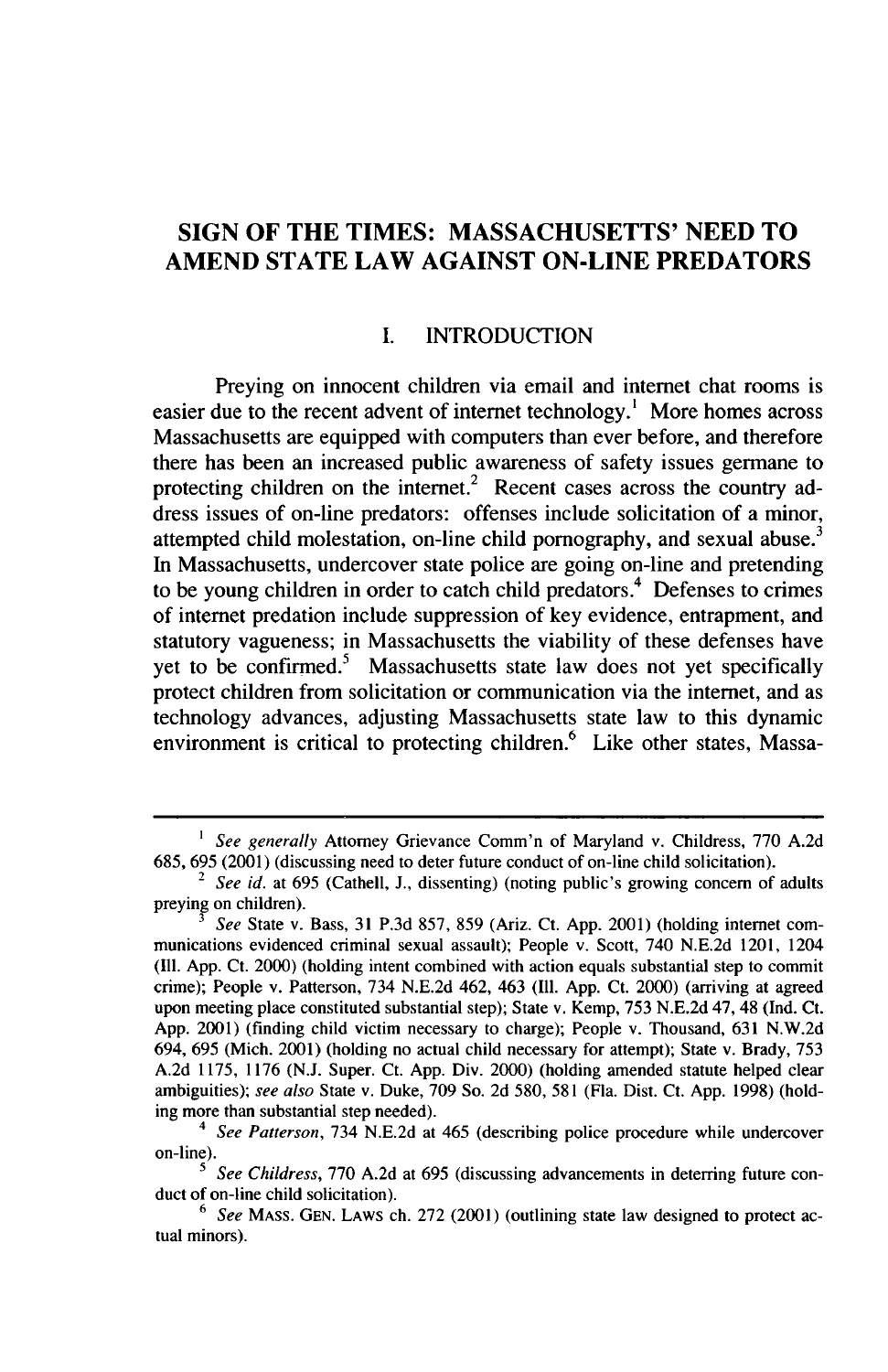chusetts must respond to these technological changes to protect its children and to eliminate loopholes existing in current law. <sup>7</sup>

Massachusetts General Laws chapter 272, "Crimes Against Chastity, Morality, Decency and Good Order," currently covers the protection of minors.<sup>8</sup> This chapter includes such offenses as solicitation of a minor,<sup>9</sup> enticing unlawful intercourse,<sup>10</sup> unnatural acts with a minor,<sup>11</sup> and child pornography.12 The lack of specificity in the statute, however, allows online child predators to successfully assert numerous defenses: grounds for such defenses often include warrantless search arguments, overbroad or vague statutes, and unclear definitions of the statutory terms "solicitation" and "communication."<sup>13</sup> Chapter 272 does not specifically include the term "electronic communication," and it classifies internet chats between state police and predators as "warrantless searches."<sup>14</sup> As a result, Massachusetts risks losing the fight against sexual predators and creates loopholes that an accused predator can easily slip through.<sup>15</sup>

This Note examines from various angles the defects in Massachusetts state law concerning the protection of children from on-line predation.<sup>16</sup> To that end, Part II discusses the procedures of undercover police officers and the substantial step principal involved in internet offenses that allows other states to convict internet predators.<sup>17</sup> Part III looks at how legislatures in other jurisdictions are amending state law in response to

- *9 See* ch. 272 § 29A (2001) (posing or exhibiting children in states of nudity or sexual conduct includes punishment).
- *10 See* ch. 272, § 4 (2001) (defining unlawfulness of inducing person under eighteen to have sexual intercourse).

*11 See* ch. 272, § 35A (2001) (describing what constitutes unnatural and lascivious acts with children under sixteen).

*<sup>12</sup>See* ch. 272, § 29A (2001) (describing punishment for posing or exhibiting children in states of nudity or sexual conduct).

14 *See Kemp,* 753 N.E.2d at 52.

<sup>15</sup> *See id.* (holding legislation needs to amend state laws to protect children from online predators).

<sup>17</sup> *See id.* (noting procedures used by police to patrol internet communication).

*<sup>7</sup>See generally Bass,* 31 P.3d at 859-60 (holding internet communications evidenced criminal sexual assault under state statute); *Scott,* 740 N.E.2d at 1206 (holding intent combined with action equals substantial step to commit crime); *Kemp,* 753 N.E.2d at 49 (finding child victim necessary under statute to charge); Thousand, 631 N.W.2d at 695 (holding no evidence presented showing child solicitation).

*<sup>8</sup> See* ch. 272 (2001) (outlining crimes against minors).

*<sup>13</sup>See* State v. Kemp, 753 **N.E.2d** 47, 49 (Ind. Ct. App. 2001) (holding child victim necessary in definition of offense); State v. Brady, 332 N.J. Super. 445, 450-51 (N.J. Super. Ct. App. Div. 2000) (discussing vagueness test for defense). *But see* People v. Thousand, 631 N.W.2d 694, 702 (Mich. 2001) (deciding impossibility defense irrelevant to charges of attempt); People v. Barrows, 709 N.Y.S.2d 573, 575 (N.Y. App. Div. 2000) (ruling protection of children from pedophiles compelling enough to find penal law not overbroad).

**<sup>16</sup>** *See Thousand,* **631** N.W.2d at 704 (discussing need for police to patrol cyberchats).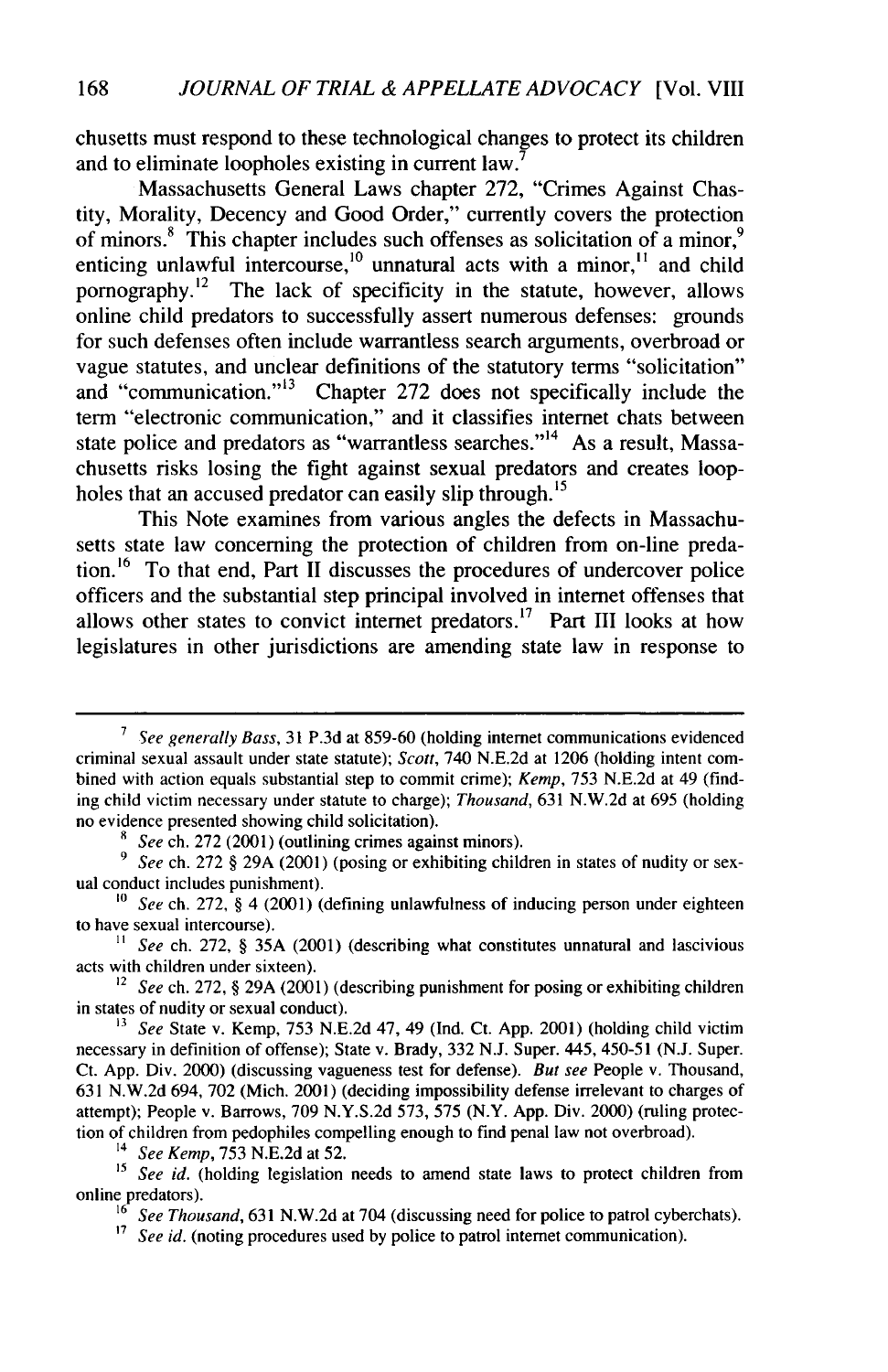recent cases.<sup>18</sup> Part IV analyzes current Massachusetts' law and concludes that the legislature needs to address the shortfalls of the current **statute.1<sup>9</sup>** Any amendments or new legislation should reflect the perpetual developments in on-line offenses, police investigations, and evidentiary issues.<sup>20</sup>

#### **II.** POLICE PROCEDURE **AND** THE **SUBSTANTIAL STEP**

As communication technology advances, police now include internet patrol as a part of their crime prevention responsibility.<sup>21</sup> Police are able to connect with child predators **by** using on-line instant messaging and internet chat rooms.<sup>22</sup> The predator's screen-name is usually the first indication that an officer's instant-messaging partner is actually a child preda- $\text{tor.}^{23}$  When the conversation becomes sexual, the police officer will save the dialogue to disk or print it out.<sup>24</sup> The predator may begin by asking general questions in order to make simple conversation and end with an attempt to arrange a one-on-one meeting with the child.<sup>25</sup>

Many courts find that when the conversation ends in an attempt to arrange a meeting, a substantial step towards aggravated criminal sexual abuse has been established.<sup>26</sup> In *People v. Barrows*<sup>27</sup> the Appellate Division of the Supreme Court of New York found that a distribution of child pornography via email to an undercover police officer, that resulted in an arranged meeting, was enough to show intent to commit a crime.<sup>28</sup> In *Bar-*

21 *See* People v. Barrows, 709 N.Y.S.2d 573, 575 (N.Y. App. Div. 2000) (discussing use of screen names to aid in investigation of internet); *see also Thousand,* 631 N.W.2d at 697 (inferring state's need for undercover internet investigations).

<sup>22</sup> See Thousand, 631 N.W.2d at 696 (detailing procedures undercover officers use in on-line investigations). An officer on-line adopts a screen-name (usually one with a child's name followed by their age) and enters a chat room. Intrigued by the combined name and age screen-name, the predator believes that the undercover officer is a minor and begins to communicate with the officer. *See id.* The dialogue usually leads to sexually explicit conversations initiated by the predator. *See id.*

23 *See* People v. Patterson, 734 N.E.2d 462, 465 (Il1. App. Ct. 2000) (showing evidence of recorded private internet conversation from "Boysneeded").

<sup>24</sup> See id. at 462 (allowing recorded private internet conversation with "Boysneeded" as trial evidence).

<sup>25</sup> *Id.* at 464 (conversing with "Boysneeded" ended in meeting at McDonalds).

<sup>26</sup>*See id.* at 470 (holding that agreeing upon meeting place constituted substantial step). The court used the term substantial step to note that the last proximate act for attempt was not necessary so long as enough evidence showed the defendant took substantial steps toward committing the act. *Id.*

 $27$  709 N.Y.S.2d 573 (N.Y. App. Div. 2000).

28 See *id.* at 574 (reinstating jury verdict to convict defendant). In *Barrows,* the de-

*<sup>18</sup> See Kemp,* 753 N.E.2d at 50 (showing how amending state law could assist courts). **19** *Id.*

<sup>&</sup>lt;sup>20</sup> See generally Commonwealth v. Accetta, 1999 Mass. Super. LEXIS 414, at \*6 (1999) (holding evidence of communications by police officer with predator constitutes illegal evidence of warrantless search).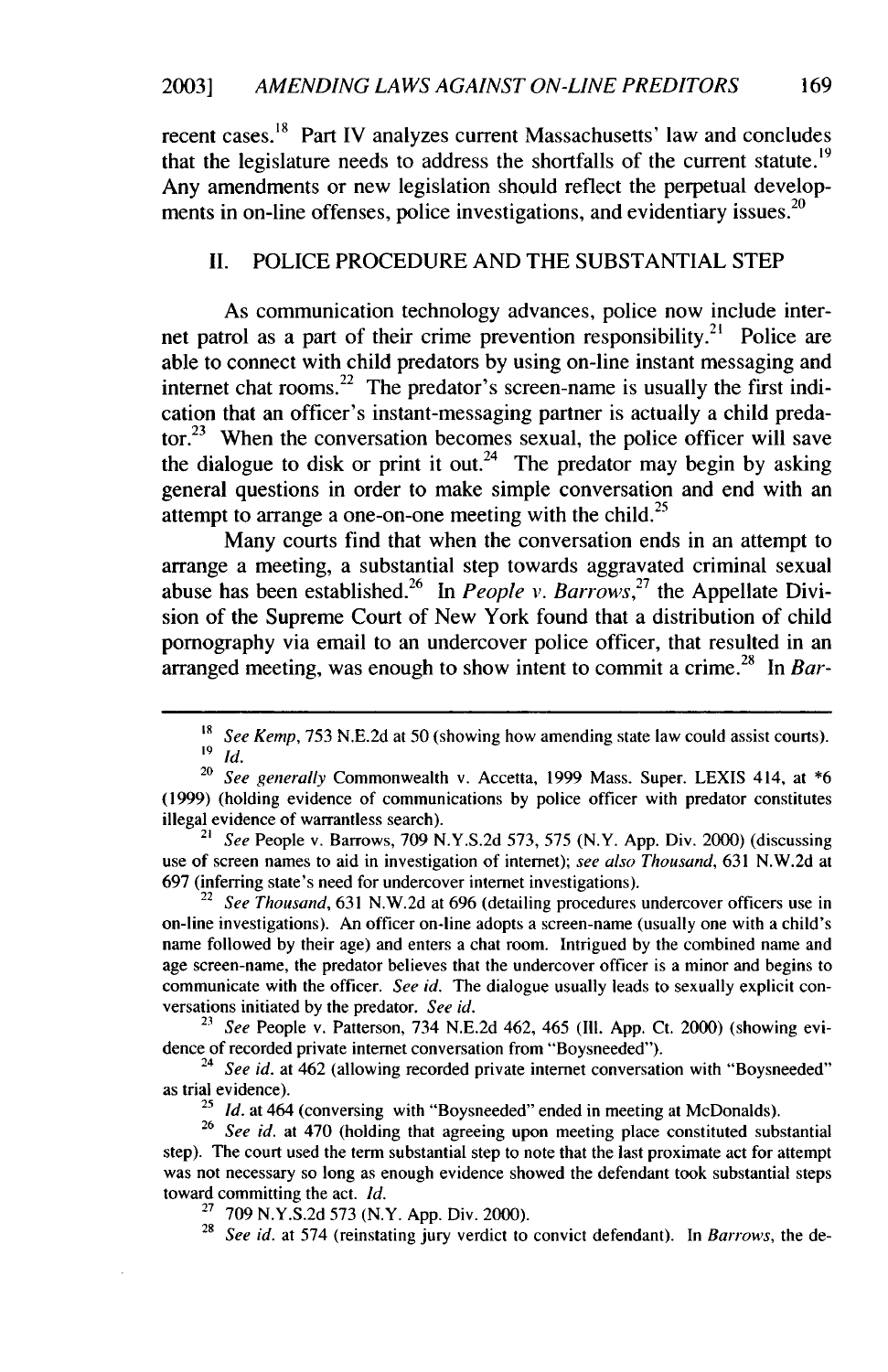*rows,* the defendant had several cyber-chats with a police officer who used the name "Tori83;" the predator went so far as to send several obscene photographs over the internet of nude adolescent girls.<sup>29</sup> Police officers arrested the predator when he arrived at the pre-arranged meeting, "for taking the substantial step in committing his intended crime."<sup>30</sup>

In People v. Patterson,<sup>31</sup> the Appellate Court of Illinois upheld the conviction of Richard Patterson, finding that his acts constituted a substantial step towards the commission of an offense.<sup>32</sup> The defendant had several on-line communications in an internet chat room with the undercover detective (the detective posed as an adolescent boy with the screen name<br>"Yacco").<sup>33</sup> The defendant arranged a meeting and ultimately met The defendant arranged a meeting and ultimately met "Yacco" at a nearby McDonalds; the defendant offered sexual favors to the detective, who he believed was a fifteen-year old boy.<sup>34</sup> The court held that the arranged meeting was sufficient to qualify as the substantial step toward the crime of attempted aggravated criminal sexual abuse.<sup>35</sup>

In addition to the substantial step required by New York and Illinois, Indiana further requires that the victim be an *actual* child in order for a crime to have occurred: this certainly creates difficulties for police officers patrolling the internet.<sup>36</sup> In *State v. Kemp*<sup>37</sup> a twenty-five year old man, using the screen name "Ineedyoungtightl," arranged with an undercover detective to meet for sex in a motel parking lot.<sup>38</sup> Police subsequently arrested the defendant when he appeared at the pre-arranged meeting place with a bag full of condoms in the back seat of his car.<sup>39</sup> The Indiana Court of Appeals dismissed the charges against the defendant because the victim was not an actual child, as required by statute, but a *fic*tional child created by the police officer.<sup>40</sup> Moreover, Indiana's child so-

**<sup>32</sup>***See id.* at 469 (holding intent plus actions constitute substantial steps towards commission of crime).

**33** *See id.* at 464 (using screename "Boysneeded" signaled online child predator).

<sup>34</sup> *See id.* at 465-66 (acting on arranged meeting constituted substantial step).

fendant's motion to set aside the jury verdict was originally granted by the trial court and eventually overturned by the appellate division. *Id.*

<sup>&</sup>lt;sup>29</sup> *See id.* (discussing evolution of "cyberchats" of defendant with undercover detective).<br><sup>30</sup> See id. carriving at meeting place was substantial step toward commission of

crime). **3'** 734 N.E.2d 462 (Ill. App. Ct. 2000).

**<sup>35</sup>***See id.* at 470 (describing court's holding). The court held that the actual arrival of the defendant established intent to commit the offense and the substantial step towards the commission. *Id.*

<sup>36</sup> *See* State v. Kemp, 753 N.E.2d 47, 51 (Ind. Ct. App. 2001) (upholding trial court's ruling of actual child victim necessary in defining offense).

<sup>7</sup> **753** N.E.2d 47 (Ind. Ct. App. 2001).

<sup>38</sup>*Id.* at 48.

**<sup>39</sup>** *See id.* (outlining details of offense).

<sup>40</sup> *See id.* at 50 (quoting I.C. § 35-41-5-1(a)).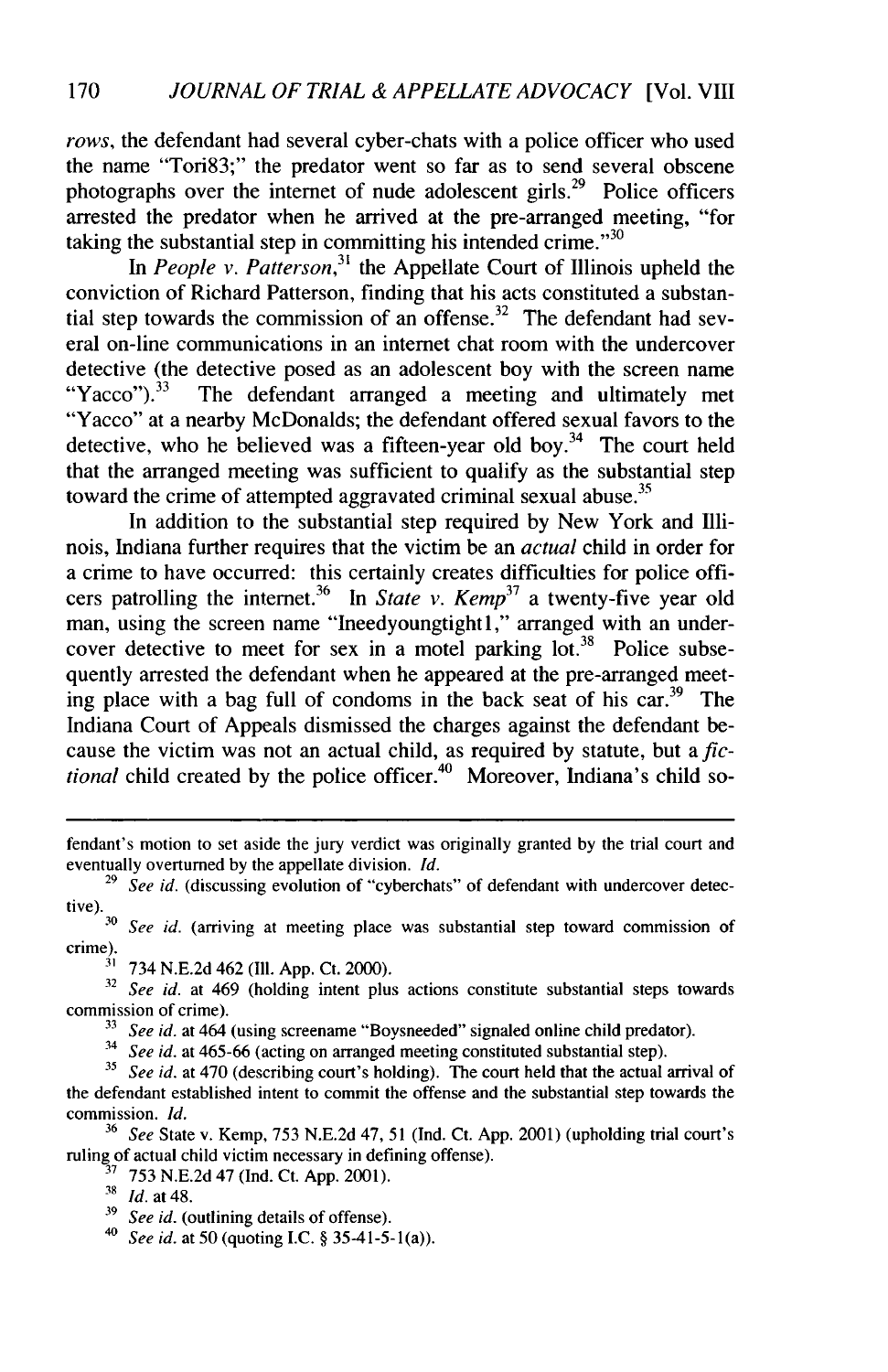licitation laws require more than just preparation and planning to convict on a charge of attempt.<sup>41</sup> The defendant was released and acquitted of all charges because his actions merely constituted planning to commit a crime with a non-child victim. $42$ 

Although the substantial steps of preparation, planning, and others are in many cases adequate to convict an on-line predator of attempted criminal activity, some states feel that an overt act and an *actual* child victim is necessary.<sup>43</sup> Massachusetts should learn from the prosecutorial hardships encountered in New York, Illinois, and Indiana, and amend chapter 272 to more clearly define that an attempt to solicit a minor includes communication over the internet.<sup>44</sup>

#### III. AMENDING STATE LAW

Faced with loopholes in their statutes, state legislatures need to amend the language of their statutes to ensure the safety of children.<sup>45</sup> Many courts now face the problem of determining the validity of defenses such as statutory vagueness and non-child victims.<sup>46</sup> Futhermore, some laws do not include the specific use of computers in their definitions of solicitation, nor do they address such issues as warrantless searches via the internet.<sup>47</sup> In jurisdictions where these vagaries – or loopholes – have gone unaddressed, courts are often forced to find innocent those who likely preyed on children over the internet; these same courts implore the legislature to do its part to ensure safety for children on-line.<sup>48</sup> In order to keep up with constantly advancing computer technology, courts depend on legislatures to expand the definition of child solicitation to include computer networks and the like. $49$  These frustrated courts can do little more than

<sup>41</sup>*See* People v. Patterson, 734 N.E.2d 462, 465-66 **(I11.** App. Ct. 2000) (holding Indiana's child solicitation statute to include actual child victim). The Indiana Court of Appeals upheld the trial court's ruling that the undercover detective's screen name "Brittney4u2" was not an actual child victim. *Id.*

<sup>42</sup>*See Kemp,* 753 N.E.2d at 51 (ruling allegations solely constituted planning by defendant). The court ruled that to hold otherwise would create a slippery slope for the definition of "attempt." *Id.*

<sup>43</sup>*See* id. at 50 (ruling overt act missing from defendant's conduct); *see also Duke,* 709 So. 2d at 582 (finding defendant's conduct did not reach overt act defined by statute). *But see Scott,* 740 N.E.2d at 1207 (holding defendant's intent and actions met substantial step requirement).

*See* ch. 272 (defining solicitation under Massachusetts law).

<sup>45</sup>*See id.* (stating what Massachusetts law does include in defining solicitation).

<sup>46</sup>*See id.* (citing to Massachusetts law).

<sup>47</sup>*See Kemp,* 753 N.E.2d at 49 (showing flaws in current statutes include vagueness, lack of specificity, and actual child victim requirement).

<sup>48</sup>*See id.* at 52 (discussing legislature's need in Indiana to amend law to include "computers").

<sup>&</sup>lt;sup>3</sup> *See id.* (citing Florida law for example of amended law).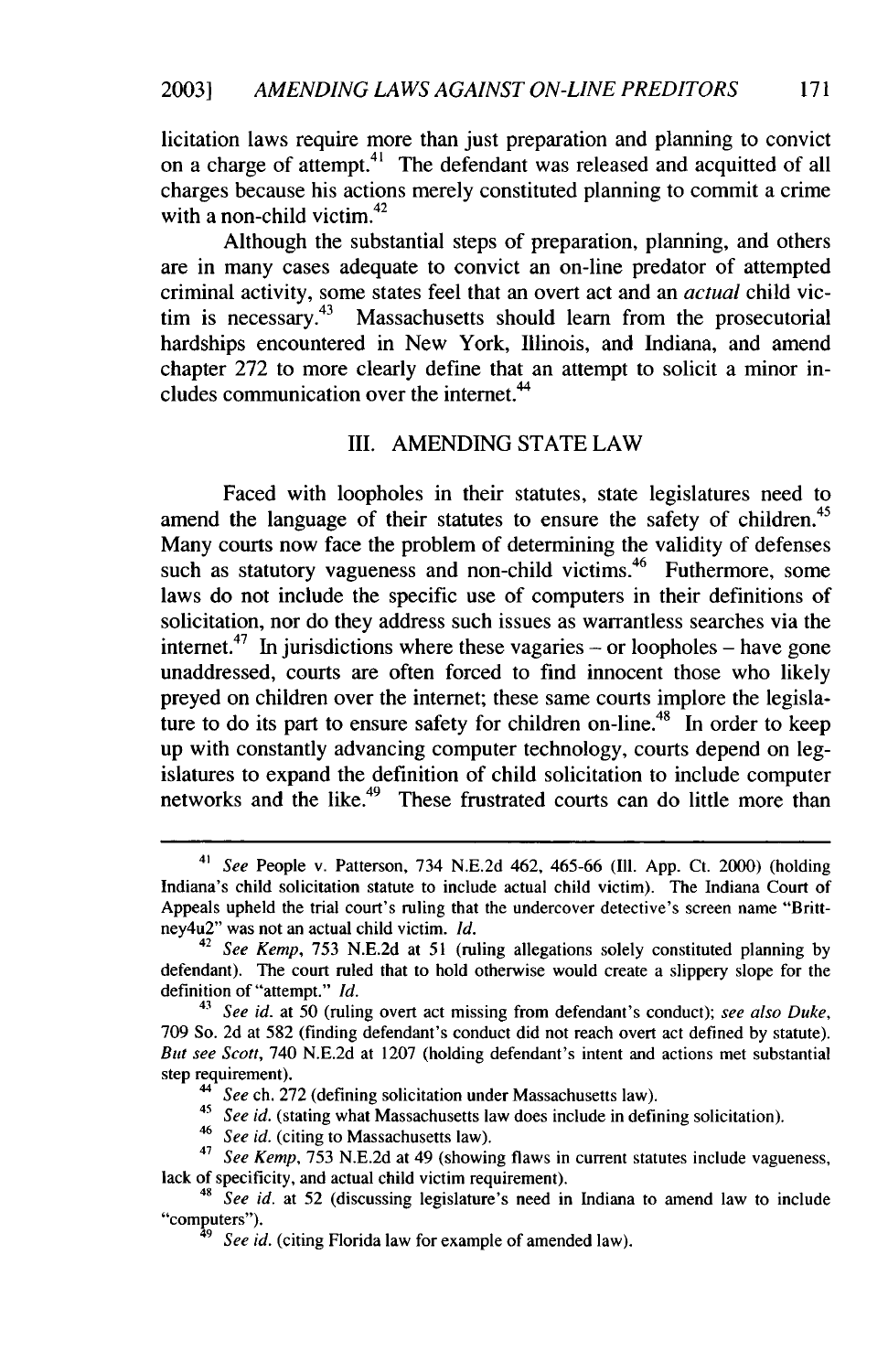wait for the legislatures to do their part to protect children who access the intemet. <sup>50</sup>

In *State v. Duke*,<sup>51</sup> the Florida Court of Appeals specifically called upon the State Legislature for help in dealing with its attempt statute.<sup>52</sup> In Duke, the court held that the defendant's actions were not the kind of overt acts required by the Florida attempt statute, even though the defendant arrived at the pre-arranged meeting place where he was to meet the undercover police detective ("Niki  $012$ ") for sexual activities.<sup>53</sup> The court found that even though the defendant discussed, intended, and even planned sexual acts with Niki, the law did not define these actions as constituting an attempt to commit sexual battery.<sup>54</sup> The court went further and addressed the difficulty of policing the cyber world, making clear the need for the legislature to address these new issues specifically in order to avoid similar challenges in the future.<sup>55</sup>

To facilitate cyber world policing, the New Jersey Legislature amended a previously-vague child pornography statute by including the term "internet" in the statute.<sup>56</sup> State v. Brady<sup>57</sup> demonstrates how such a simple change in statute allows for more efficient policing of the internet.<sup>58</sup> The defendant sent several pornographic child images to an undercover detective over the internet.<sup>59</sup> Applying the previous statute (which did not include the term "internet" or "electronic communication,") the predator's sexual solicitation of the child would not have resulted in a conviction because the defendant's actions would have been beyond the scope of the statute.<sup>60</sup> Simply adding the term "internet," the defendant could no longer

**55** *See id.* at 710 n.2 (Taylor, J., concurring in part and dissenting in part) (finding need for legislature to revisit solicitation statute).

**56** *See* State v. Brady. 753 A.2d 1175, 1177 (N.J. Super. Ct. App. Div. 2000) (explaining original statute as vague by not including "internet" in definition). The amended statute defined the term "internet." *Id.*

**"** 753 A.2d 1175 (N.J. Super. Ct. App. Div. 2000).

**58** *See id.* at 1178 (holding change in law clarified existing law). The change in law resulted in unsupported and subsequently dismissed vagueness defense by the defendant. *Id.*

**<sup>50</sup>** *See id.* (stating legislature's job to ensure against future acts).

**<sup>5&#</sup>x27;** 709 So. 2d 580 (Fla. Dist. Ct. App. 1998).

**<sup>52</sup>** *See id.* (calling upon legislature to assist in deterring future conduct).

**<sup>53</sup>** *See id.* at 582 (holding intent coupled with actions not enough to equal overt act); *see also Thousand,* 631 N.W.2d at 695 (finding no evidence that defendant solicited "child" to commit felony).

<sup>54</sup> *See* People v. Thousand, 631 N.W.2d 694, 704-05 (Mich. 2001) (finding defendant only requested sexual acts).

**<sup>-9</sup>** *See id.* at 1176-77 (stating three pictures sent to Detective DiMatteo). Following these on-line conversations and e-mails, Detective DiMatteo obtained a search warrant for America Online (AOL) information and forwarded his search results to the New Jersey State Police. *Id.* 60 See id. (finding only amended statute to clearly define previous, vague law).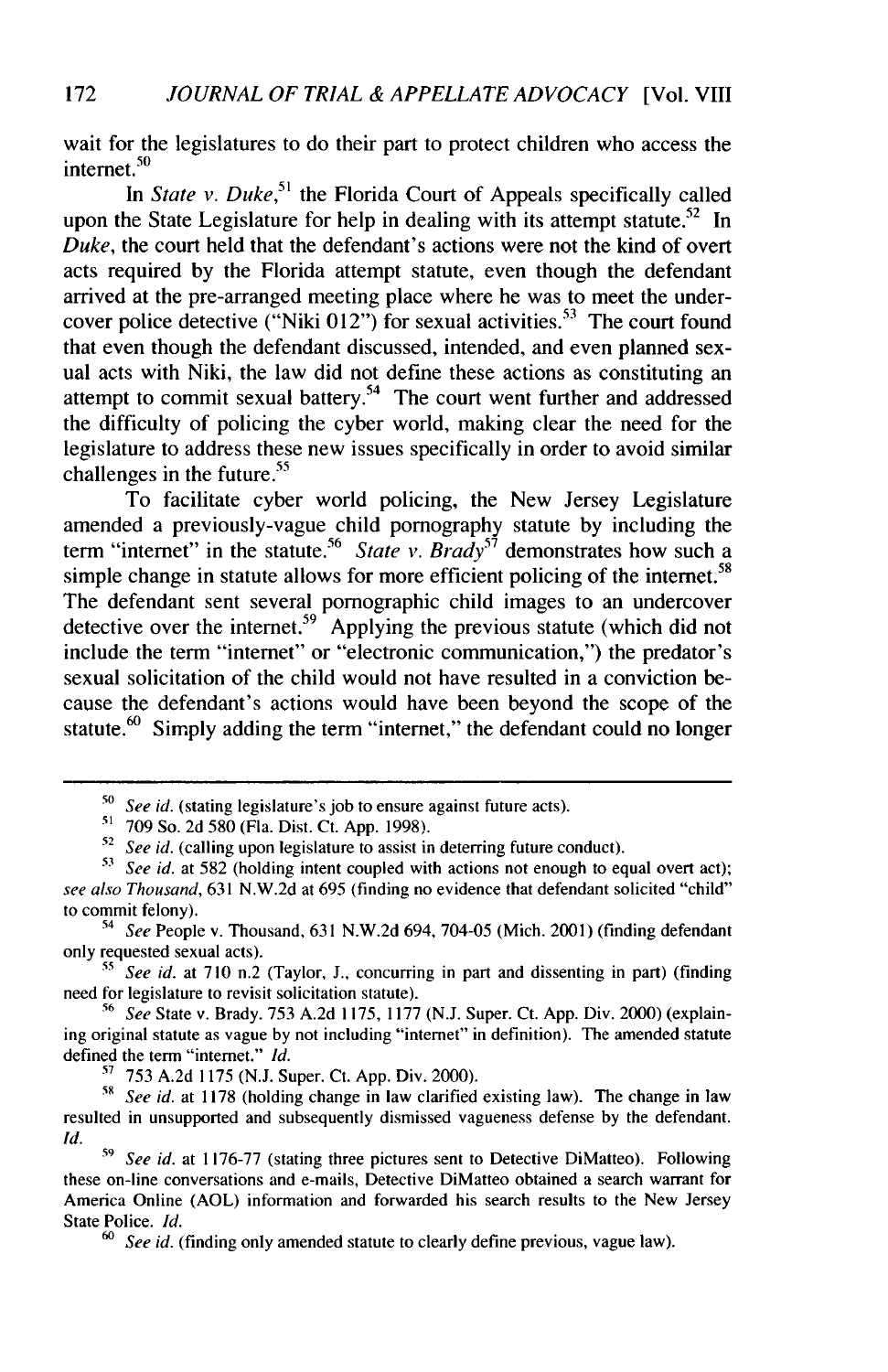raise vagueness as a defense to the charge, and the court held Brady guilty of endangering the welfare of a child.<sup>6</sup>

In July, 1995 the Illinois Legislature amended its solicitation statute to include the word "computer" in its definition.<sup>62</sup> This amendment allowed for the conviction of the defendant in *People v. Scott.63* After communicating online with an undercover police officer, e-mailing pornography to the officer, and arranging a meeting, the defendant was arrested and convicted of predatory criminal sexual assault of a child, attempted aggravated criminal sexual abuse, and attempted indecent solicitation of a child. $<sup>64</sup>$  The court noted that these convictions were a direct result of the</sup> addition of the term "computer" in the statute.<sup>65</sup> By simply adding a term referring to a computer or internet, the court was able to convict an otherwise conviction-proof child predator.<sup>66</sup>

In the year 2000 - the same year as the *Patterson* case - Illinois updated its law once again to improve the definition of "internet solicitation" in the Illinois indecent-child solicitation statute.<sup>67</sup> As amended, the law now clearly defines what constitutes "internet solicitation:" the statute now covers electronic communications to *anyone* the predator believes to be a minor.<sup>68</sup> The change in state law allowed Illinois to convict an otherwise dangerous sexual predator who used the defense of impossibility.<sup>69</sup>

Tennessee updated its solicitation statute in 1998 "to plug holes" in their current child solicitation statute.<sup>70</sup> The legislature stated that its purpose was to further criminalize conduct not prohibited in the preamendment statute.<sup>71</sup> The resulting statute included "electronic communi-

<sup>67</sup>*See* State v. Ruppenthal, 771 N.E.2d 1002, 1005 **(I11.** App. Ct. 2002) (citing 720 ILCS 5/11-6(a)). In *Ruppenthal* the child solicitation law defined solicitation to occur "over the phone, in writing by computer, or by advertisement of any kind." *Id.*

<sup>68</sup> See id. (showing how to conform laws to protect children from on-line solicitation). In *Ruppenthal* the defendant unsuccessfully tried to argue impossibility of a crime against minors when the victim was actually an undercover adult police officer. *Id.*

<sup>61</sup>*See id.* at 1178 (holding amended statute clearly defined already existing law). The New Jersey Penal Law, as amended, applied to distribution of child pornography by the internet (defined therein). *Id.*

<sup>62</sup>*See* People v. Scott, 740 N.E.2d 1201, 1208-09 (Ill. App. Ct. 2000).

<sup>63</sup>740 N.E.2d 1201 (Ill. App. Ct. 2000).

<sup>64</sup> *See id.* at 1204, 1210 (affirming defendant's convictions).

<sup>65</sup>*See Thousand,* 631 N.W.2d at 695 (describing previous unconstitutionally vague statute can be amended).

**<sup>66</sup>** *See id.* (demonstrating how statute can be amended to make vague statute clear).

<sup>69</sup>*See id.* at 1008 (upholding defendant's conviction).

<sup>&</sup>lt;sup>70</sup> State v. Coleman, 2000 Tenn. Crim. App. LEXIS 19, at \*9.

**<sup>71</sup>***See id.* at \*10. (quoting legislature's reasoning for amending state law). In *Coleman,* the defendant's actions occurred before the amendment to the law. *Id.* Even though the court found his conduct "deplorable," it was not solicitation at the time it was committed. *Id.*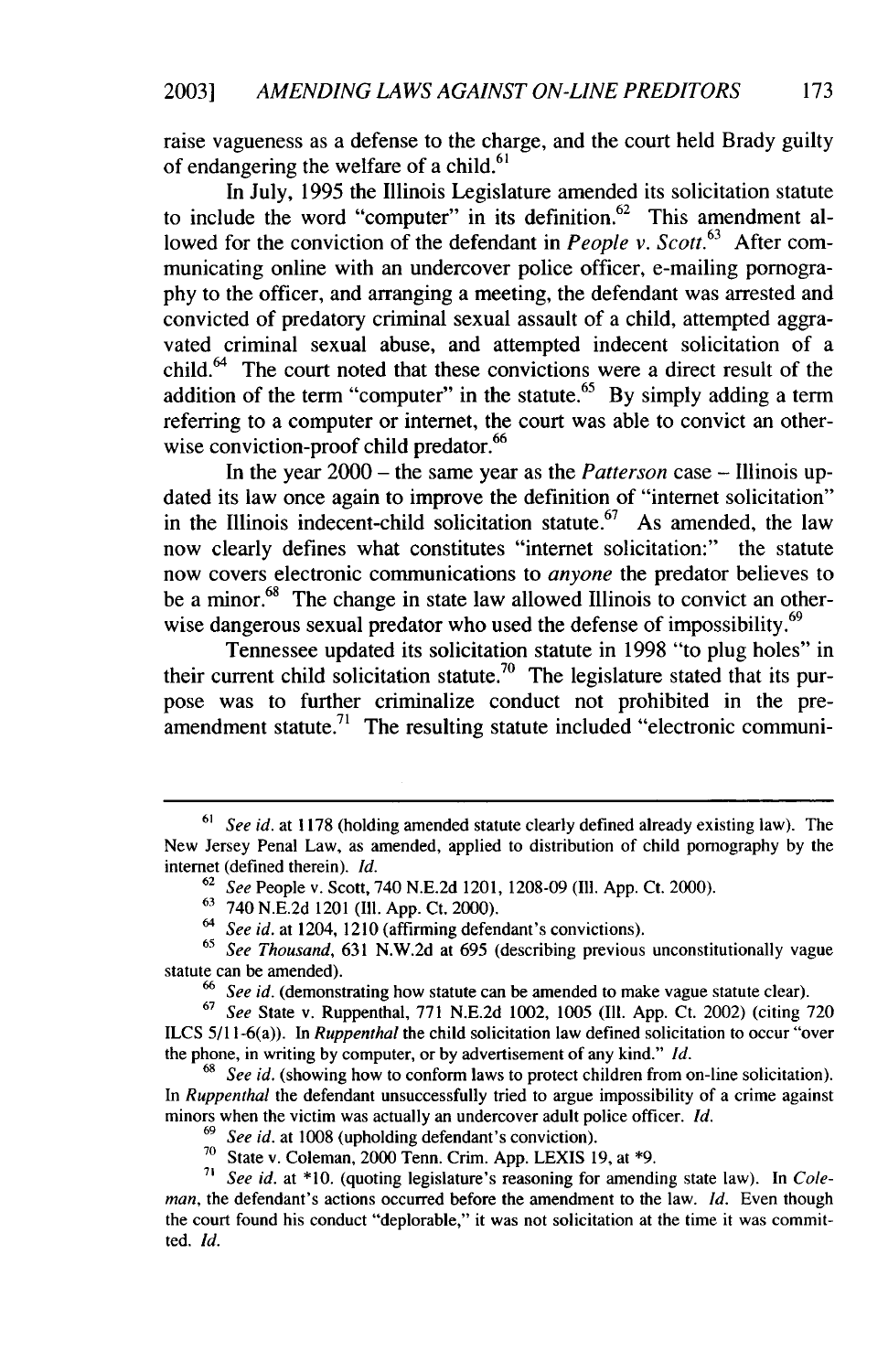cation" in its solicitation definition and clearly defined on-line solicitation of a minor as a criminal violation.<sup>72</sup>

#### IV. MASSACHUSETTS LAW

Attempt under chapter 272 includes any act that moves toward the commission of a crime.<sup>73</sup> Crimes under chapter 272 are defined as solicitation of a minor, enticing unlawful intercourse with a minor, or performance of unnatural acts with a minor.<sup>74</sup> In addition, a minor under chapter 272 is defined as an *actual* child victim.<sup>75</sup> Further, Massachusetts' law holds that computer printouts of on-line chats between undercover police officers and child predators constitute illegal, unwarranted searches in the privacy of one's home.<sup>76</sup> To prevent defendants from asserting defenses grounded in statutory vagueness, warrantless search, or non-child victims, Massachusetts needs to amend its laws so that electronic solicitation becomes an express crime and that direct evidence of on-line solicitation may be admitted into evidence.<sup>77</sup>

In Illinois the change by the State Legislature to include the term "computer" in its solicitation statute was in response to public concern over the increasing use of the internet by children.<sup>78</sup> Though the court reasoned the prior law *might* have included such communication in its definition, the specificity of the new law eliminated any confusion and thereby prevented a "misunderstanding" defense.<sup>79</sup> Emulating the Illinois statute, which specifically includes the word "computer," the Massachusetts Legislature could amend the specific wording of the current child solicitation statutes to include on-line communication and attempts to arrange in person meetings through internet communications.<sup>80</sup>

An amendment to the Massachusetts' solicitation law expressly including electronic communications would also allay the common defense of entrapment.<sup>81</sup> In *United States v. Parker*,<sup>82</sup> the Court denied the entrap-

**75** *See id.*

<sup>72</sup>*See id.* at **\*9-10** (citing TENN. CODE ANN. § 39-13-528, *as amended* in 1998).

**<sup>73</sup>** *See* ch. 272 (defining Massachusetts' law for child solicitation).

<sup>74</sup> *See id.*

<sup>76</sup>*See Accetta,* 1999 Mass. Super. LEXIS 414, at \*7 (1999) (suppressing evidence of on-line chats by undercover police with defendant).

**<sup>77</sup>***See generally* State v. Kemp, 753 N.E.2d 47, 49 (Ind. Ct. App. 2001) (showing state courts forced to find in favor of defendant for lack of clear law).

<sup>78</sup>*See Scott,* 740 N.E.2d at 1209 (reasoning change in law due to growing public concern for child welfare).

**<sup>79</sup>** *See id.* (holding previous statute defines similar conduct, though vague in its definition). **<sup>80</sup>***See* ch. 272 (outlining Massachusetts laws on child solicitation); *see also Scott,* 740

N.E.2d at 1209 (showing adequate law may still need amending).

**<sup>81</sup>** *See Scott,* 740 N.E.2d at 1210 (III. App. Ct. 2000) (including computer communication in amended statute).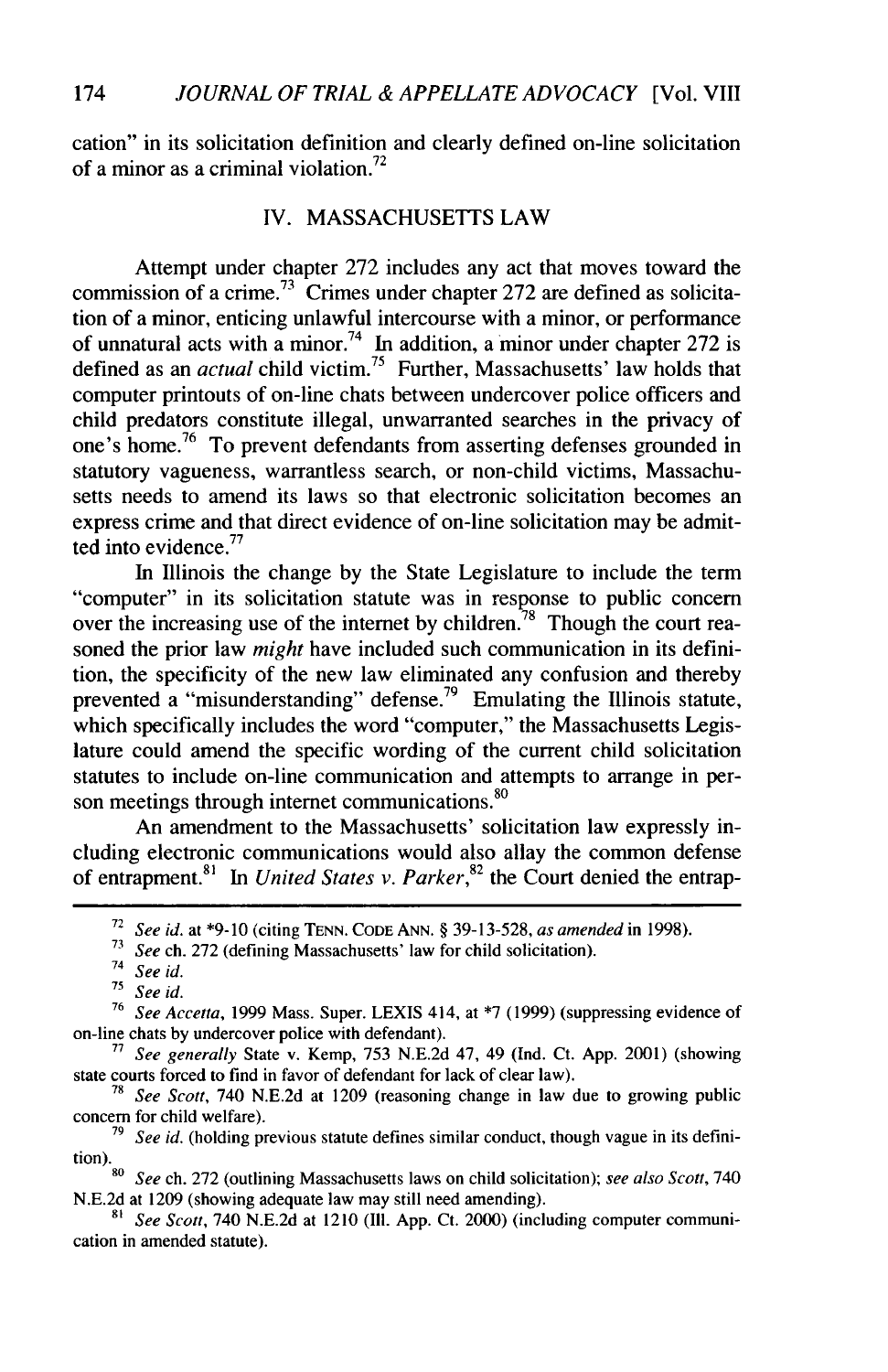ment defense for the same reasons many courts find that on-line communications do not constitute solicitation – the lack of contact between the defendant and law enforcement officials.83 The Court in *Parker* held that minimal contact with authorities was sufficient to deny the defense of entrapment by the defendant. $84$  The Court found Parker's claim that a law enforcement officer induced him to commit a crime to be unsupported by the evidence.<sup>85</sup>

*In Commonwealth v. Accetta,86* the Massachusetts Superior Court held that computer print-out evidence of the defendant's attempt to solicit a minor was instigated by state officials through direct on-line communication and thereby allowed the defendant's motion to suppress the evidence. $87$  In Accetta, the father of the child-victim discovered the defendant's solicitation when the defendant mistakenly contacted the minor through instant-messaging.88 In *Accetta,* the suppression, coupled with the ill-defined crime of attempt under chapter 272, facilitated the defendant's release.<sup>89</sup> Massachusetts' statutes do not expressly include a predator's use of email or other internet chats with a minor as instances of specific criminal attempts to commit a crime toward minors. $90$ 

Recently in Worcester Massachusetts, a forty-two year old man propositioned a thirteen-year old boy for oral sex by delivering a note in the boy's home.<sup>91</sup> The man was never convicted of a crime.<sup>92</sup> The court found the act didn't constitute a lewd act under Massachusetts law because the note did not fit the exact definition under the statute.<sup>93</sup> If the writing of a note intending to sexually solicit a child is not considered against the law,

87 *See id* at \*5 (holding communications instigated by state officials must be suppressed). The Fourth Amendment guarantees against illegal search and seizure by government officials. *See also* Commonwealth v. Leone, 435 N.E.2d 1036, 1039, 386 Mass. 329, 333 (1982) (discussing constitutional rights relating to Massachusetts law).

88 *Accetta,* 1999 Mass. Super. LEXIS 414, at **\*1-2.**

89 See id. at \*5 (holding on-line printouts suppressed when communications instigated by state officials); *see also* ch. 272, § 99 (defining interception of wire communications by government officials as illegal without warrant). Section 99 gives a defendant standing to seek the suppression of evidence obtained by government officials without a warrant. *See* ch. 272, § 99.

*<sup>90</sup>See Accetta,* 1999 Mass. Super LEXIS 414, at **\*5.**

**9'** Diane Williamson, *Arm of Law Sometimes Too Short,* WORCESTER TELEGRAM, December 13, 2001 at BI.

<sup>92</sup> See id. (referring to December 6, 2001 court appearance in Worcester District Court).

See id. at B2 (finding charges thrown out due to no criminal commission).

<sup>82</sup> No. 00-3391/00-3396, 01-1010, 2001 U.S. App. LEXIS 21576 (8th Cir. Oct. 9,

<sup>2001).</sup> *83* See id. at \*15-16 (holding Parker failed to comply with any law enforcement instruction to begin with).

<sup>84</sup> *id.*

<sup>85</sup> *id.*

<sup>86 1999</sup> Mass. Super. LEXIS 414 (1999).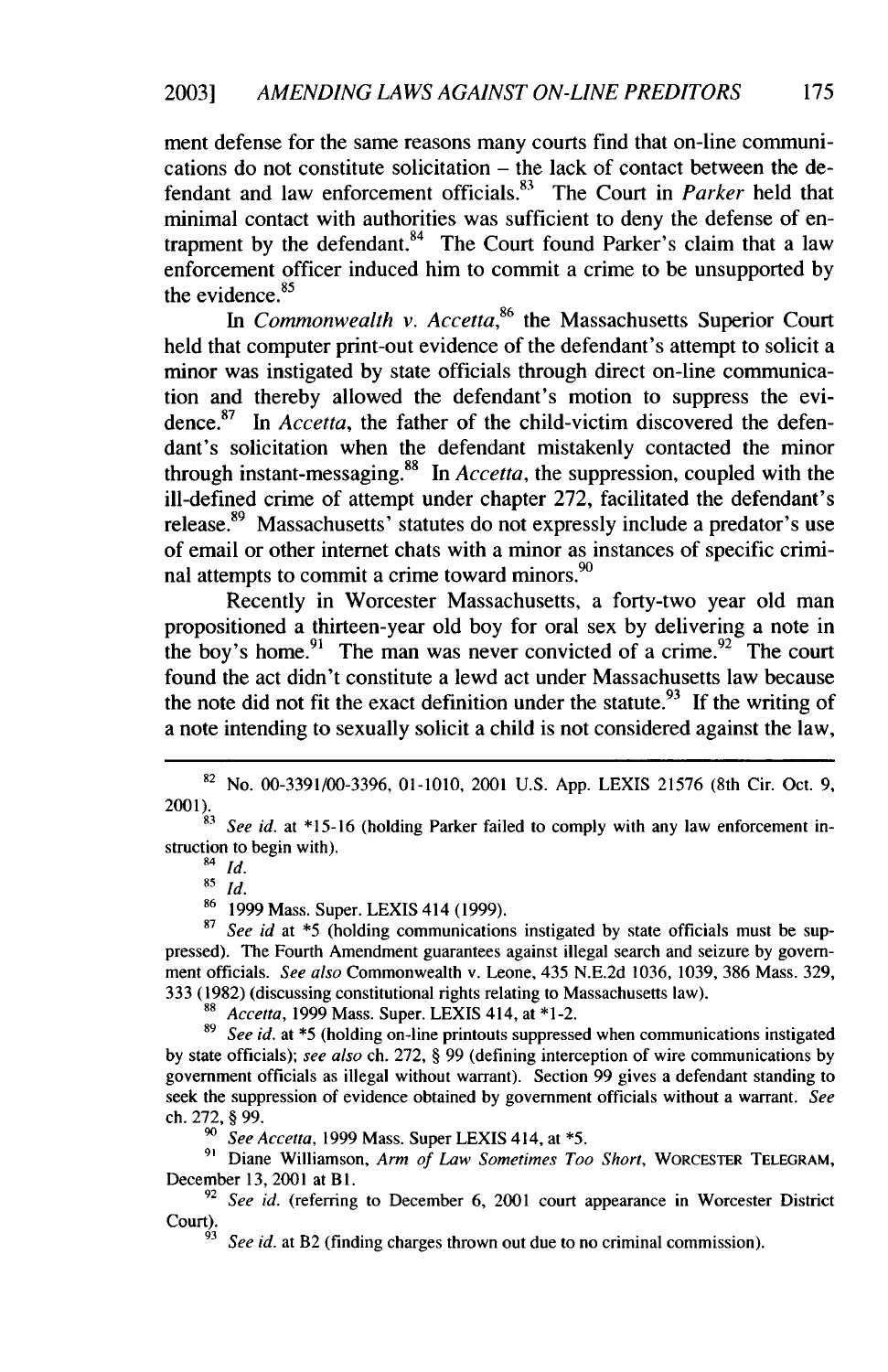on-line child solicitation clearly is not yet against the law in the Commonwealth of Massachusetts.<sup>94</sup>

#### V. CONCLUSION

The cyber world can be an unsafe world for children to explore. It has become another arm by which child predators reach out to lure and entice innocent children. On-line child predators can send photographs and messages to children in their own home while they play on their computer.<sup>95</sup> Even the home is no longer a safe place for children so long as Massachusetts law does not prevent child predators from utilizing the internet as a predatory tool.<sup>96</sup>

There are many problems with the Massachusetts child protection statutes as they currently stand. First, the Massachusetts statute is vague.<sup>97</sup> Second, to be guilty of child solicitation Massachusetts, courts interpret the statute to require the victim to be an *actual* child victim, and that there be an in-person, actual solicitation of a child.  $98$  Under the current laws, culpable solicitation can occur in the privacy of one's home but not through communications over the internet.<sup>99</sup> Massachusetts courts can not convict on-line child predators unless the law is amended to specifically state that use of electronic communication - by way of the internet, chat room conversations, and instant messaging  $-$  is included in the law's definition of solicitation of a minor.<sup>100</sup>

In addition to amending the wording of the solicitation statutes, Massachusetts must address the related evidentiary issues of electronic communication. If an actual child victim exists and a defendant is charged with online solicitation, any and all direct evidence of solicitation may be suppressed if any conversation is instigated by undercover state officials.

With technology and communication devices continuing to advance at a rapid rate, it is necessary for police to have the legal right to patrol the internet. Including the term "computer" in the statute's solicitation definition, and changing the statute to allow direct evidence of online solicitation

<sup>&</sup>lt;sup>94</sup> See id. (citing handwritten note did not constitute solicitation of minor).

*<sup>95</sup> See generally* People v. Barrows, 709 N.Y.S.2d 573 (N.Y. App. Div. 2000) (showing ways child predators use internet chat rooms and email to solicit children); People v. Thousand, 631 N.W.2d 694 (Mich. 2001) (inferring state's need for undercover internet investigations).

**<sup>96</sup>** *See* Commonwealth v. Accetta, 1999 Mass. Super. LEXIS 414, at \*8 (1999) (finding Massachusetts' law not to include computer communication).

**<sup>97</sup>** *See generally* ch. 272 (defining what Massachusetts law does cover in its solicitation statute).

See id. (showing loopholes in Massachusetts statutes).

*<sup>99</sup>See* Williamson, *supra* note 91, at Bl.

*<sup>1</sup>oo See* State v. Brady, 753 A.2d 1175, 1178 (N.J. Super. Ct. App. Div. 2000) (finding un-amended law ambiguous when applied to Internet transmissions).